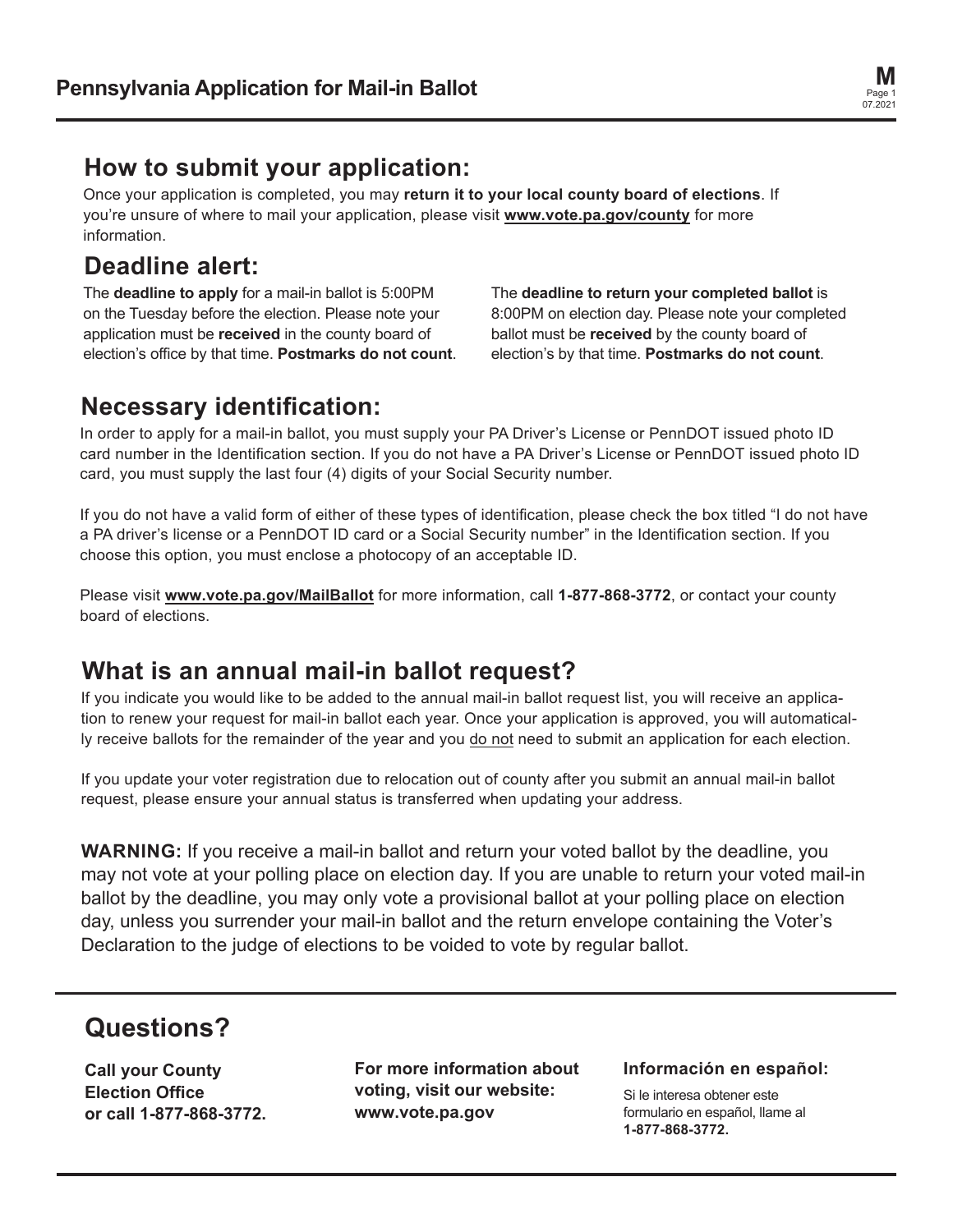### **Pennsylvania Application for Mail-in Ballot**

| <b>Print name</b><br>Please print your name                                                                                                                                                                                                                           | First name                                                                                                                                                                                                                                                                                                                                                                                                                      |              | Middle name or initial |                               |  |         |           |
|-----------------------------------------------------------------------------------------------------------------------------------------------------------------------------------------------------------------------------------------------------------------------|---------------------------------------------------------------------------------------------------------------------------------------------------------------------------------------------------------------------------------------------------------------------------------------------------------------------------------------------------------------------------------------------------------------------------------|--------------|------------------------|-------------------------------|--|---------|-----------|
| exactly as registered.                                                                                                                                                                                                                                                | 1<br>Last name                                                                                                                                                                                                                                                                                                                                                                                                                  |              |                        | $\Box$ Jr $\Box$ Sr $\Box$ II |  | — □ 111 | $\Box$ iv |
| About you<br>Phone and email are<br>optional and used if                                                                                                                                                                                                              | Birth date (required)<br>$\overline{2}$                                                                                                                                                                                                                                                                                                                                                                                         | Phone number |                        |                               |  |         |           |
| information is missing<br>on this form.                                                                                                                                                                                                                               | Email                                                                                                                                                                                                                                                                                                                                                                                                                           |              |                        |                               |  |         |           |
| <b>Your address</b><br>Please print your<br>address exactly as<br>registered. If your<br>address has changed,<br>you should first update<br>your voter registration.<br>The deadline to update<br>your address is 15<br>days before the date of<br>the next election. | Address (not P.O. Box)                                                                                                                                                                                                                                                                                                                                                                                                          |              | Apt. number            |                               |  |         |           |
|                                                                                                                                                                                                                                                                       | State <b>PA</b><br>City<br>3                                                                                                                                                                                                                                                                                                                                                                                                    | Zip          | County                 |                               |  |         |           |
|                                                                                                                                                                                                                                                                       | Voting district or<br>precinct (if known)<br>Municipality                                                                                                                                                                                                                                                                                                                                                                       |              | Ward (if known)        |                               |  |         |           |
|                                                                                                                                                                                                                                                                       | I have lived at this address since                                                                                                                                                                                                                                                                                                                                                                                              |              |                        |                               |  |         |           |
| Where to mail<br>ballot?                                                                                                                                                                                                                                              | <b>□</b> Same as above Address or PO Box                                                                                                                                                                                                                                                                                                                                                                                        |              |                        |                               |  |         |           |
|                                                                                                                                                                                                                                                                       | 4<br>City                                                                                                                                                                                                                                                                                                                                                                                                                       | State        | Zip                    |                               |  |         |           |
|                                                                                                                                                                                                                                                                       | This address is my (e.g. vacation home, temporary residence, etc.)                                                                                                                                                                                                                                                                                                                                                              |              |                        |                               |  |         |           |
| <b>Identification</b><br>If you have a PennDOT<br>number, you must use<br>it. If not, please provide<br>the last four digits of<br>your Social Security<br>number. See "Nec-<br>essary Identification"<br>instructions page.                                          | PA driver's license or PennDOT ID card number                                                                                                                                                                                                                                                                                                                                                                                   |              |                        |                               |  |         |           |
|                                                                                                                                                                                                                                                                       | Last four digits of your Social Security number<br>$XXX-XX-$<br>5                                                                                                                                                                                                                                                                                                                                                               |              |                        |                               |  |         |           |
|                                                                                                                                                                                                                                                                       | ∐I do not have a PA driver's license or a PennDOT ID card or a Social Security number.                                                                                                                                                                                                                                                                                                                                          |              |                        |                               |  |         |           |
| <b>Declaration</b>                                                                                                                                                                                                                                                    | I declare that I am eligible to vote by mail-in ballot at the forthcoming primary or election; that I am requesting the ballot of<br>the party with which I am enrolled according to my voter registration record; and that all of the information which I have listed<br>6<br>on this mail-in ballot application is true and correct.                                                                                          |              |                        |                               |  |         |           |
|                                                                                                                                                                                                                                                                       | Voter signature here X                                                                                                                                                                                                                                                                                                                                                                                                          |              |                        | Date                          |  |         |           |
| <b>Annual mail-in</b><br>request<br>See "What is an annual<br>mail-in ballot request?"<br>for more information.                                                                                                                                                       | If you would like to apply to receive mail-in ballots for the remainder of this year and if you would like to automatically receive an<br>annual application for mail-in ballots each year, please indicate below. If you update your voter registration due to relocation out of<br>7<br>county after you submit an annual mail-in ballot request, please ensure your annual status is transferred when updating your address. |              |                        |                               |  |         |           |
|                                                                                                                                                                                                                                                                       | $\Box$ would like to receive mail-in ballots this year and receive annual applications for mail-in ballots each year.                                                                                                                                                                                                                                                                                                           |              |                        |                               |  |         |           |
| <b>Help with this</b><br>form<br>Complete this section<br>if you are unable to<br>sign the declaration in<br>Section 6.                                                                                                                                               | I hereby state that I am unable to sign my application for a mail-in ballot without assistance because I am unable to write by<br>reason of my illness or physical disability. I have made or have received assistance in making my mark in lieu of my signature.                                                                                                                                                               |              |                        |                               |  |         |           |
|                                                                                                                                                                                                                                                                       | Mark of voter X<br>8                                                                                                                                                                                                                                                                                                                                                                                                            |              |                        | Date                          |  |         |           |
|                                                                                                                                                                                                                                                                       | Address of witness                                                                                                                                                                                                                                                                                                                                                                                                              |              |                        |                               |  |         |           |
|                                                                                                                                                                                                                                                                       | Signature of witness X                                                                                                                                                                                                                                                                                                                                                                                                          |              |                        |                               |  |         |           |

**M** Page 2 07.2021

**WARNING:** If you receive a mail-in ballot and return your voted ballot by the deadline, you may not vote at your polling place on election day. If you are unable to return<br>your voted mail-in ballot by the deadline, you ma envelope containing the Voter's Declaration to the judge of elections to be voided to vote by regular ballot.